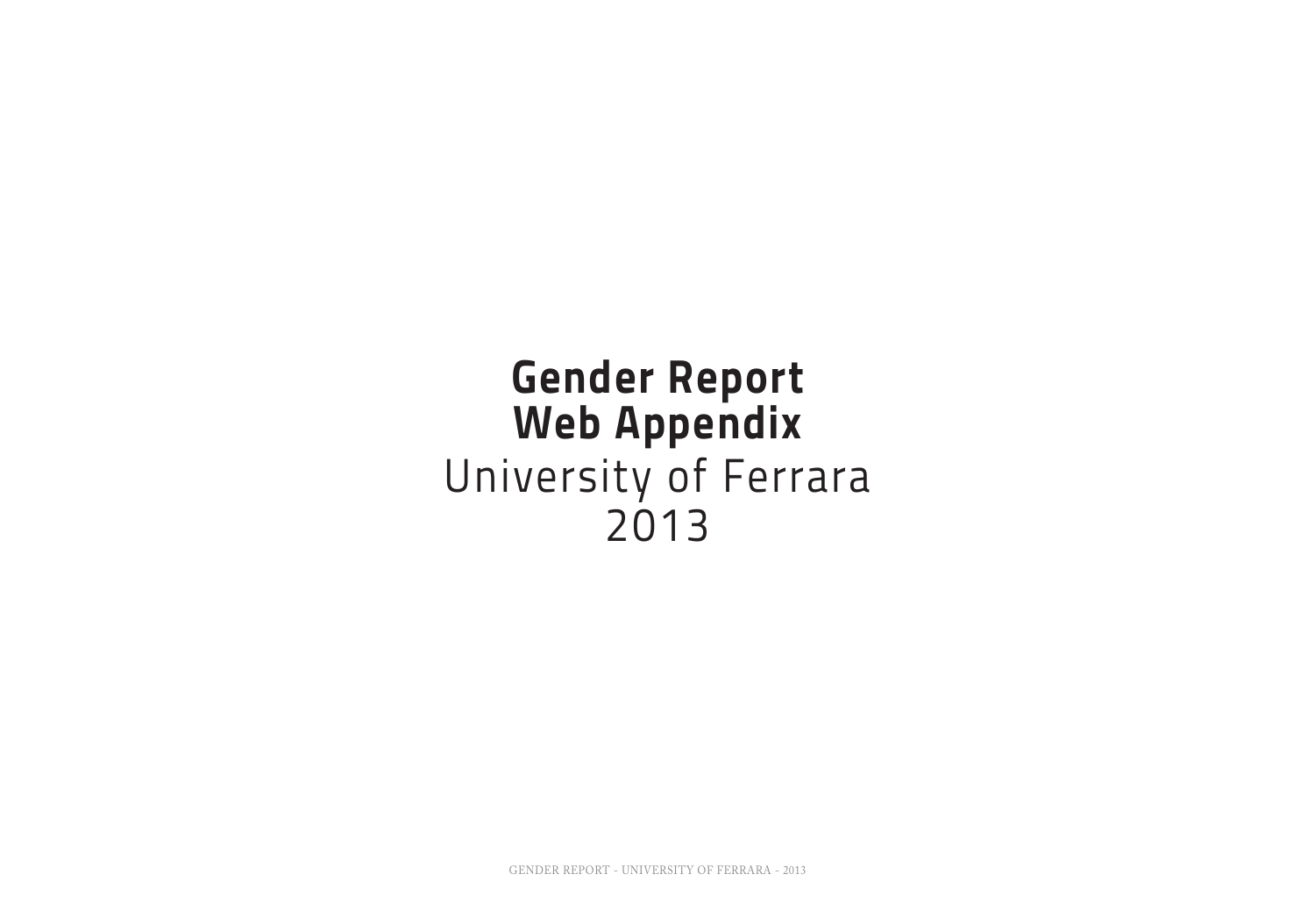# Web Appendix

## *2 - Students*

Continuing the comparison of data on PhD graduates at UniFe to the national average, table 1 confirms the good results achieve by UniFe in pursuing gender equality. However, the gap present in the areas of study referred to as "Engineering, manufacturing & construction", and "Health & welfare" must be duly noted. In both areas, UniFe presents female percentages of 30% and 48%, significantly lower than the national average (40% and 64%). In this regard, data concerning critical mass should be recalled, considering the fact that in some of these areas females represent a minority of the overall number of students who enrol.

**Humanities** Social sciences. Science. Engineering, **Health** *Tab. 2.1* mathematics manufacturing & welfare & arts **business** *Pag. 54* & construction & law & computing **UNIFE** 72 63 62 30 48 IT 51 48  $40$ 64 64

Table 1: Proportion of female PhD (ISCED 6) graduates by broad field of study - 2012

Source: Statistics Office of the MIUR

#### Table 2: Proportion of female PhD (ISCED 6) students by broad field of study - 2012

|       | <b>Humanities</b><br>& arts | <b>Social sciences,</b><br><b>business</b><br>& law | Science,<br>mathematics<br>& computing | <b>Engineering,</b><br>manufacturing<br>& construction | <b>Health</b><br>& welfare |
|-------|-----------------------------|-----------------------------------------------------|----------------------------------------|--------------------------------------------------------|----------------------------|
| UNIFE | 67                          | 57                                                  | 53                                     | 27                                                     | 64                         |
| IT    | 61                          | 52                                                  | 45                                     | 39                                                     | 65                         |

Source: Statistics Office of the MIUR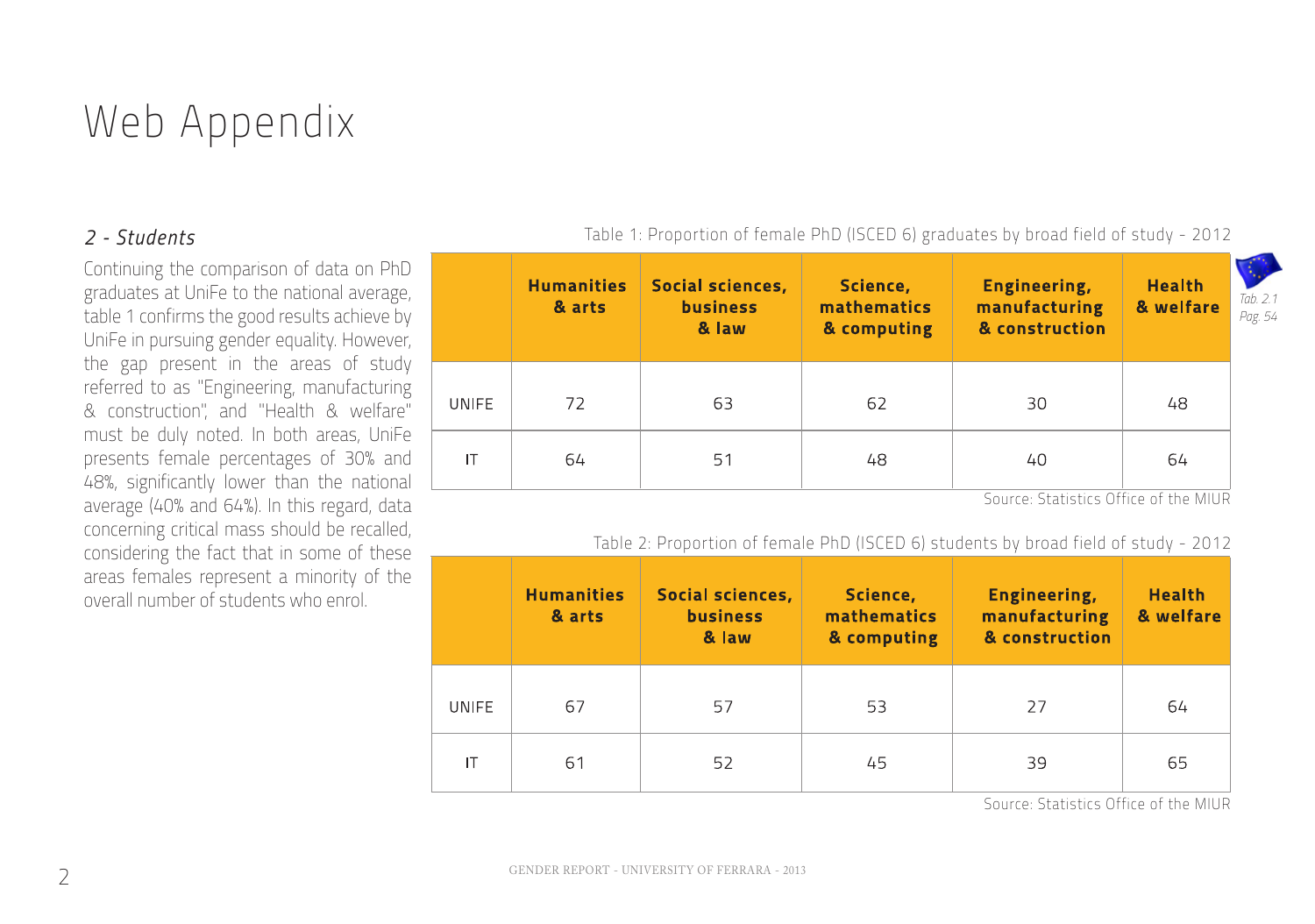Table 3: Compound annual growth rates of PhD (ISCED 6) graduates by narrow field of study in natural science and engineering by gender 2005/2012

|              | <b>Science, Mathematics &amp; Computing</b><br>(EF4) |                               |                |                                      |                                    |                |       | <b>Engineering, Manufacturing &amp; Construction</b><br>(EF5) |                                               |     |       |                                                |                | Tab.2.2                                     |        |
|--------------|------------------------------------------------------|-------------------------------|----------------|--------------------------------------|------------------------------------|----------------|-------|---------------------------------------------------------------|-----------------------------------------------|-----|-------|------------------------------------------------|----------------|---------------------------------------------|--------|
|              |                                                      | <b>Life science</b><br>(EF42) |                | <b>Physical</b><br>science<br>(EF44) | <b>Mathematics</b><br>& statistics | (EF46)         |       | <b>Computing</b><br>(EF48)                                    | <b>Engineering</b><br>& engineering<br>trades |     |       | <b>Manufacturing</b><br>& processing<br>(EF56) |                | <b>Architecture</b><br>& building<br>(EF58) | pag.59 |
|              | Women                                                | Men                           | <b>Women</b>   | Men                                  | Women                              | Men            | Women | Men                                                           | Women                                         | Men | Women | Men                                            | Women          | Men                                         |        |
| <b>UNIFE</b> | $-6$                                                 | $-3$                          | $\overline{2}$ | $-14$                                | $\Omega$                           | $\ast$         |       | $\overline{\phantom{0}}$                                      |                                               | 12  |       |                                                | $\overline{9}$ | 6                                           |        |
| IT           |                                                      | ∍                             |                | $-1$                                 | $\circ$                            | $\overline{2}$ |       |                                                               | 5                                             | 3   |       |                                                | $-1$           | $-1$                                        |        |

\* data cannot be calculated: in 2005 there were no PhD graduates in this field, in 2012 there were two.

Source: Statistics Office of the MIUR

Table 4: Evolution of the proportion of female PhD (ISCED 6) graduates by narrow field of study in natural science and engineering (fields EF4 & EF5), 2005/2012

|              |                        | <b>Science, Mathematics &amp; Computing</b><br>(EF4) |                                      |      |      |                                              |                            |      | <b>Engineering, Manufacturing &amp; Construction</b><br>(EF5) |      |                                                |      |                                             |      |
|--------------|------------------------|------------------------------------------------------|--------------------------------------|------|------|----------------------------------------------|----------------------------|------|---------------------------------------------------------------|------|------------------------------------------------|------|---------------------------------------------|------|
|              | Life science<br>(EF42) |                                                      | <b>Physical</b><br>science<br>(EF44) |      |      | <b>Mathematics</b><br>& statistics<br>(EF46) | <b>Computing</b><br>(EF48) |      | <b>Engineering</b><br>& engineering<br>trades                 |      | <b>Manufacturing</b><br>& processing<br>(EF56) |      | <b>Architecture</b><br>& building<br>(EF58) |      |
|              | 2005                   | 2012                                                 | 2005                                 | 2012 | 2005 | 2012                                         | 2005                       | 2012 | 2005                                                          | 2012 | 2005                                           | 2012 | 2005                                        | 2012 |
| <b>UNIFE</b> | 53                     | 58                                                   | 39                                   | 68   | 100  | 50                                           | $\overline{\phantom{a}}$   |      | 33                                                            | 28   |                                                |      | 33                                          | 40   |
| IT           | 64                     | 63                                                   | 42                                   | 46   | 46   | 43                                           | 24                         | 22   | 27                                                            | 30   | $\overline{\phantom{0}}$                       |      | 51                                          | 51   |

Source: Statistic Office MIUR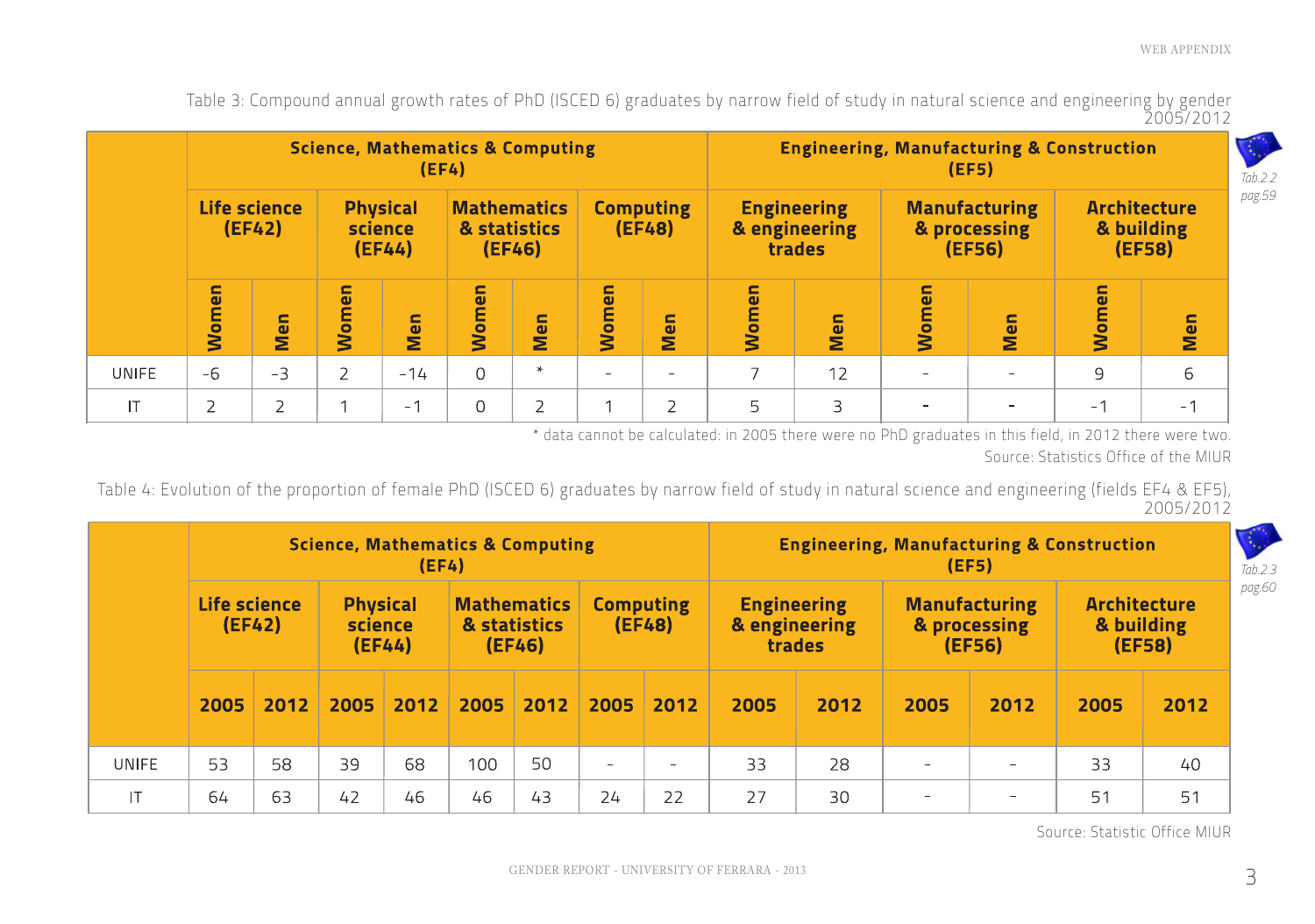|       | 2008         |            | 2009<br>2010 |            |              | 2011       |              | 2012       |              |            |
|-------|--------------|------------|--------------|------------|--------------|------------|--------------|------------|--------------|------------|
|       | <b>Women</b> | <b>Men</b> | <b>Women</b> | <b>Men</b> | <b>Women</b> | <b>Men</b> | <b>Women</b> | <b>Men</b> | <b>Women</b> | <b>Men</b> |
| UNIFE | 64           | 57         | 62           | 68         | 59           | 60         | 55           | 49         | 71           | 57         |
|       | 6751         | 5993       | 6514         | 5801       | 5996         | 5482       | 6018         | 5 2 9 7    | 6 1 7 2      | 5404       |

Table 5: Number of PhD (ISCED 6) graduates by gender - 2008/2012

Source: Statistics Office of the MIUR

The data shown in table 6 and table 7 present the distribution of PhD graduates and PhD students in UniFe (in 2012) by gender and field of study. The data highlight that the areas of 'humanities and arts' and' social sciences, business and law" include a lower proportion of PhD students and PhD graduates than the area of the hard science, consistent with national distribution.

Table 6: Number of PhD (ISCED 6) graduates by broad fields of study and gender - 2012

|              | <b>Humanities</b><br>& arts |            | <b>Social sciences,</b><br><b>business</b><br>& law |            | Science,<br><b>mathematics</b><br>& computing |            | <b>Engineering,</b><br>manufacturing<br>& construction |            | <b>Health</b><br>& welfare |            | Ans.2.2<br>pag.79 |
|--------------|-----------------------------|------------|-----------------------------------------------------|------------|-----------------------------------------------|------------|--------------------------------------------------------|------------|----------------------------|------------|-------------------|
|              | <b>Women</b>                | <b>Men</b> | <b>Women</b>                                        | <b>Men</b> | <b>Women</b>                                  | <b>Men</b> | <b>Women</b>                                           | <b>Men</b> | <b>Women</b>               | <b>Men</b> |                   |
| <b>UNIFE</b> | 13                          | 5          | 15                                                  | 9          | 26                                            | 16         |                                                        | 16         | 10                         | 11         |                   |
| IT           | 1 3 1 9                     | 756        | 940                                                 | 898        | 532                                           | 1650       | 626                                                    | 955        | 1 2 7 0                    | 710        |                   |

Source: Statistic Office of the MIUR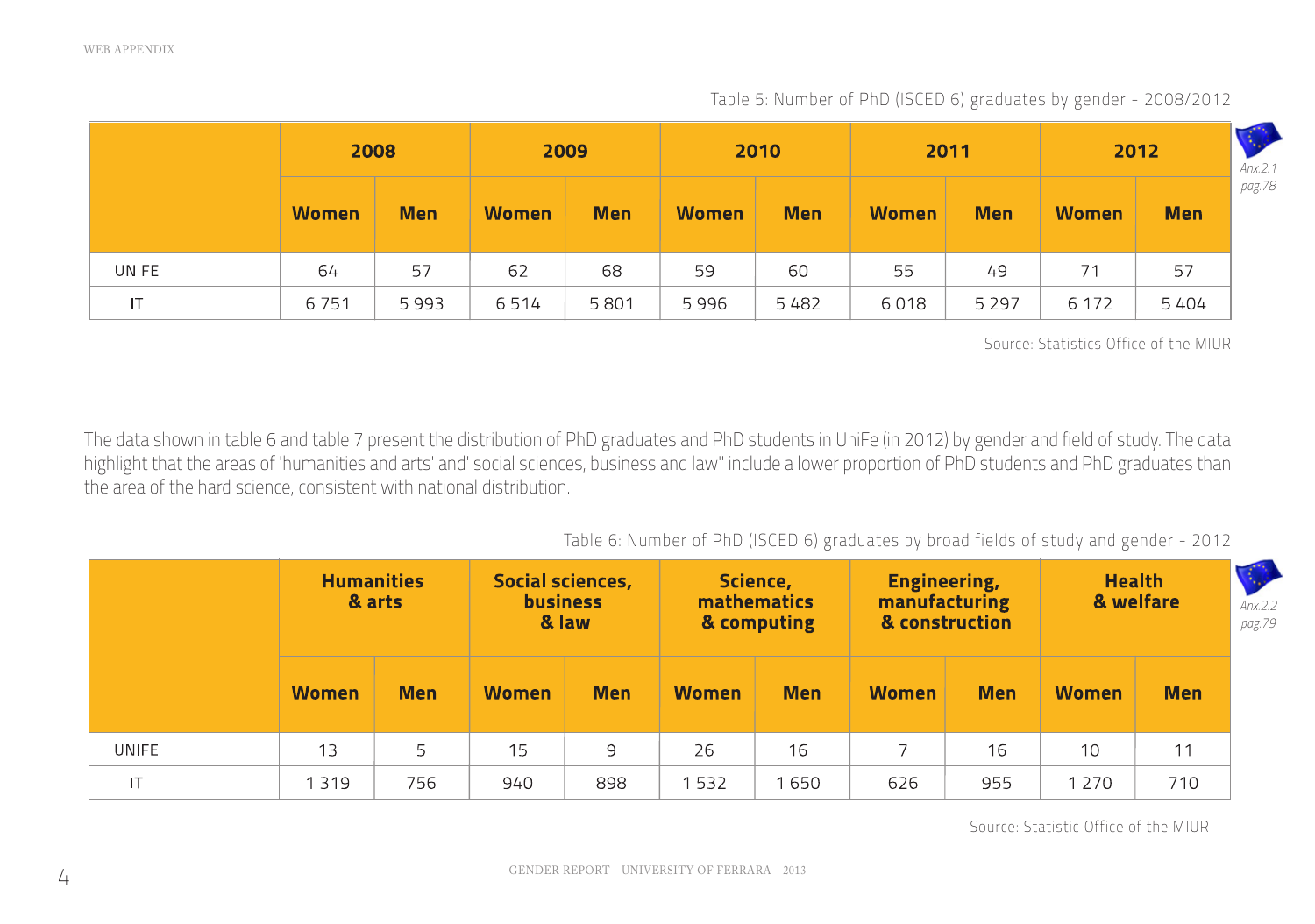| Table 7: Number of PhD (ISCED 6) students by board field of study and gender - 2012 |  |  |  |
|-------------------------------------------------------------------------------------|--|--|--|

|              | <b>Humanities</b><br>& arts |            | Social sciences,<br><b>business</b><br>& law |            | Science,<br><b>mathematics</b><br>& computing |            | <b>Engineering,</b><br>manufacturing<br>& construction |            | <b>Health</b><br>& welfare |            |
|--------------|-----------------------------|------------|----------------------------------------------|------------|-----------------------------------------------|------------|--------------------------------------------------------|------------|----------------------------|------------|
|              | <b>Women</b>                | <b>Men</b> | <b>Women</b>                                 | <b>Men</b> | <b>Women</b>                                  | <b>Men</b> | <b>Women</b>                                           | <b>Men</b> | <b>Women</b>               | <b>Men</b> |
| <b>UNIFE</b> | 33                          | 16         | 34                                           | 26         | 80                                            | 70         | 20                                                     | 53         | 42                         | 24         |
| IT           | 3447                        | 2 2 0 3    | 2 7 7 4                                      | 2579       | 4793                                          | 5775       | 2 1 0 1                                                | 3 2 8 3    | 3580                       | 1937       |

Source: Statistic Office MIUR

Table 8 shows the situation of PhD graduates in fields of study EF4 and EF5 by gender. The data shows that UniFe has a proportion of female PhD graduates in the field of Physical science higher than the male one; on the contrary, in the national average, male PhD graduates are the majority. The opposite situation occurs in the field of architecture and civil engineering.

Table 8: Number of PhD (ISCED 6) graduates by narrow field of study and gender in natural science and engineering (EF4 & EF5 fields) - 2012

|       |                                  | Science, Mathematics & Computing (EF4) |                                      |            |                                    |                          |                              |            |              |                                               | <b>Engineering, Manufacturing</b><br>& Construction (EF5) |            |        |  |  |
|-------|----------------------------------|----------------------------------------|--------------------------------------|------------|------------------------------------|--------------------------|------------------------------|------------|--------------|-----------------------------------------------|-----------------------------------------------------------|------------|--------|--|--|
|       | <b>Life</b><br>science<br>(EF42) |                                        | <b>Physical</b><br>science<br>(EF44) |            | <b>Mathematics</b><br>& statistics | (EF46)                   | <b>Computing</b><br>(EF48)   |            |              | <b>Engineering</b><br>& engineering<br>trades | <b>Architecture</b><br>& building<br>(EF58)               |            | pag.80 |  |  |
|       | <b>Women</b>                     | <b>Men</b>                             | <b>Women</b>                         | <b>Men</b> | <b>Women</b>                       | <b>Men</b>               | <b>Women</b>                 | <b>Men</b> | <b>Women</b> | <b>Men</b>                                    | <b>Women</b>                                              | <b>Men</b> |        |  |  |
| UNIFE | 11                               | 8                                      | 13                                   | 6          |                                    | $\overline{\phantom{0}}$ | $\qquad \qquad \blacksquare$ |            | 5            | 13                                            |                                                           | 3          |        |  |  |
| IΤ    | 806                              | 478                                    | 473                                  | 552        | 125                                | 167                      | 128                          | 453        | 252          | 601                                           | 374                                                       | 353        |        |  |  |

Source: Statistic Office MIUR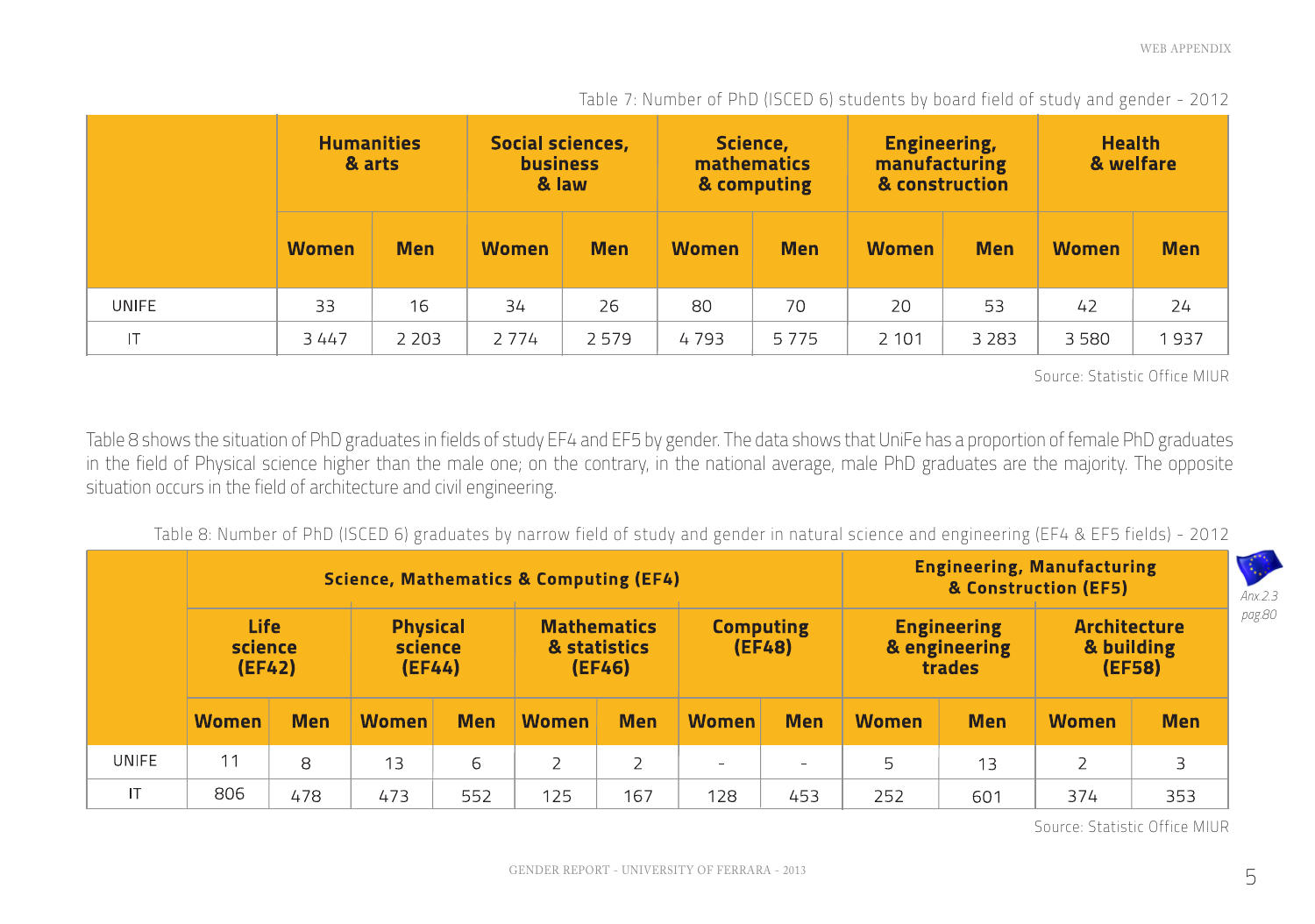## *3 - Technical and administrative staff*

Table 1 allows us to analyze data regarding the length of service of TAS by gender.

Table 1: Distribution of technical and administrative staff, by gender and length of service - 2013

|                      | <b>Category B</b> |                               |              | <b>Category C</b>             |                | <b>Category D</b>             | <b>Category EP</b> |                               |
|----------------------|-------------------|-------------------------------|--------------|-------------------------------|----------------|-------------------------------|--------------------|-------------------------------|
| Length<br>of service | <b>Total</b>      | <b>Proportion</b><br>of women | <b>Total</b> | <b>Proportion</b><br>of women | <b>Total</b>   | <b>Proportion</b><br>of women | <b>Total</b>       | <b>Proportion</b><br>of women |
| $0 - 5$              | 1                 | 100                           | 22           | 59                            | $\overline{2}$ | 100                           | $\mathbf{1}$       | $\mathbf 0$                   |
| $6 - 10$             | $\mathsf 9$       | 67                            | 49           | 69                            | 13             | 85                            | $\mathsf O$        | $\mathbf 0$                   |
| $11 - 15$            | 20                | 75                            | 77           | 56                            | 24             | 71                            | 4                  | 75                            |
| $16 - 20$            | $\,8\,$           | 75                            | 20           | 80                            | 15             | 60                            | $\mathsf{B}$       | 67                            |
| $21 - 25$            | 16                | 69                            | 56           | 71                            | 21             | 67                            | $\sqrt{6}$         | 83                            |
| $26 - 30$            | 14                | 71                            | 35           | 77                            | 22             | 68                            | 4                  | 24                            |
| $31 - 35$            | 1                 | 100                           | 24           | 75                            | 15             | 73                            | $\mathbf 1$        | 100                           |
| $36 - 40$            | $\overline{2}$    | 50                            | 17           | 76                            | $\overline{7}$ | 57                            | $\mathsf{2}$       | 50                            |
| <b>TOTALE</b>        | 71                | 72                            | 300          | 68                            | 119            | 70                            | 21                 | 62                            |

To these the General Director (man, length of service 0-5) and two Managers (both men, length of service 16-20 and 21-25) are added.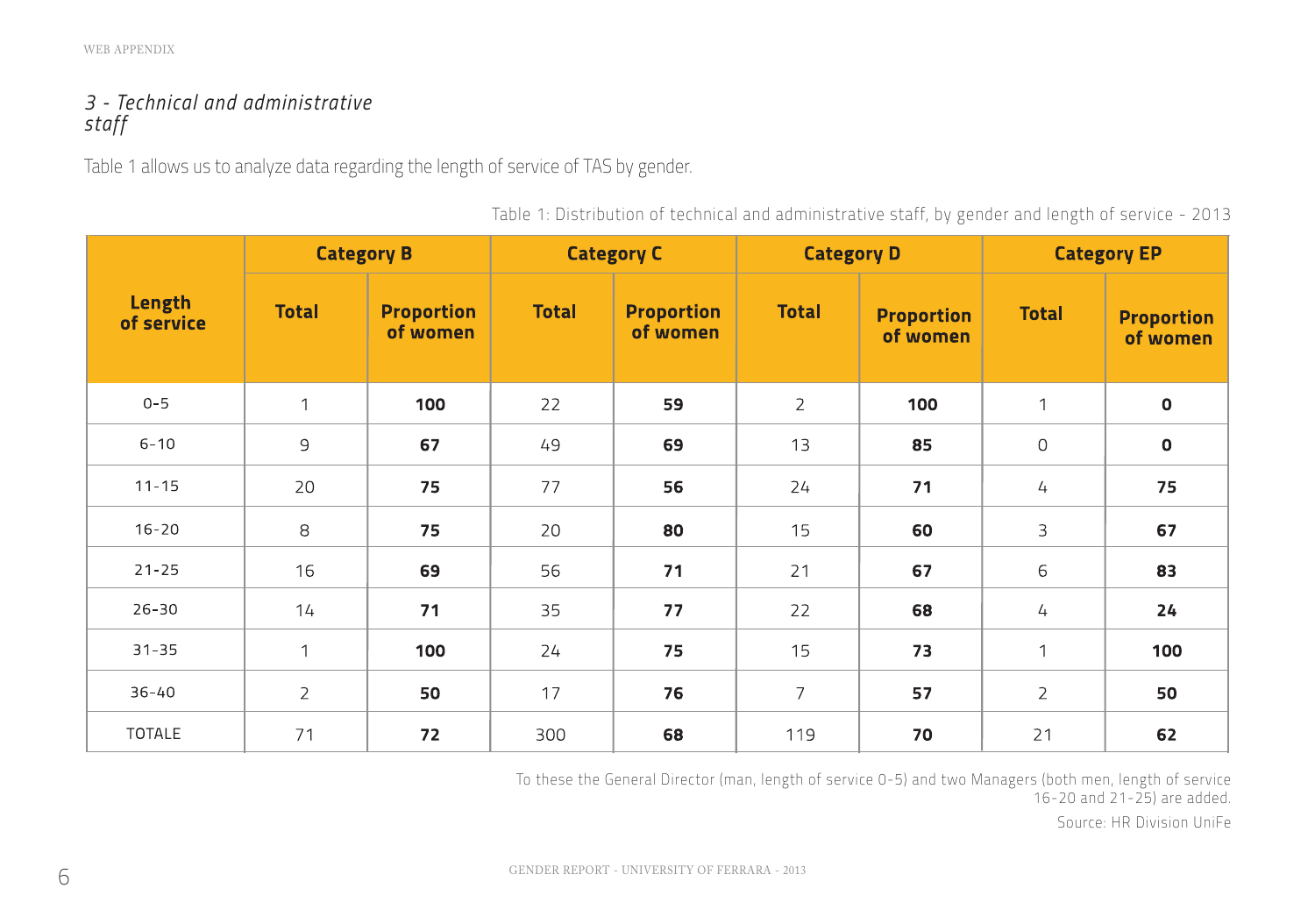Table 2 emphasizes the technical and scientific staff of category D and EP, showing a greater presence of women in cat. D and a greater presence of men in cat. EP.

| Table 2: Scientific technical and administrative staff in categories D and EP, by structure - 2013 |  |
|----------------------------------------------------------------------------------------------------|--|
|----------------------------------------------------------------------------------------------------|--|

|                                                             | <b>Category D</b> |                | <b>Category EP</b> |                |  |
|-------------------------------------------------------------|-------------------|----------------|--------------------|----------------|--|
| <b>Departments</b>                                          | <b>Women</b>      | <b>Men</b>     | <b>Women</b>       | <b>Men</b>     |  |
| Center for Electronic Microscopy                            | 3                 | $\Omega$       | $\Omega$           | $\Omega$       |  |
| Department of Physics and Earth Sciences                    | $\Omega$          | $\overline{2}$ | $\Omega$           | 0              |  |
| Department of Engineering                                   | 0                 | $\overline{2}$ | $\circ$            | $\Omega$       |  |
| Department of Morphology, Surgery and Experimental Medicine | 6                 | $\overline{2}$ | $\circ$            |                |  |
| Department of Biomedical Sciences and Advanced Therapies    | 5                 | $\overline{2}$ | $\circ$            | 0              |  |
| Department of Chemical and Pharmaceutical Sciences          | 3                 | 3              | $\Omega$           |                |  |
| Department of Biotechnologies for Health and Environment    | 3                 |                | $\Omega$           | $\overline{2}$ |  |
| Department of Medical Sciences                              | 3                 |                | $\Omega$           |                |  |
| Centres outside the University                              | 0                 | $\Omega$       | 1                  |                |  |
| Total                                                       | 23                | 13             | 1                  | 6              |  |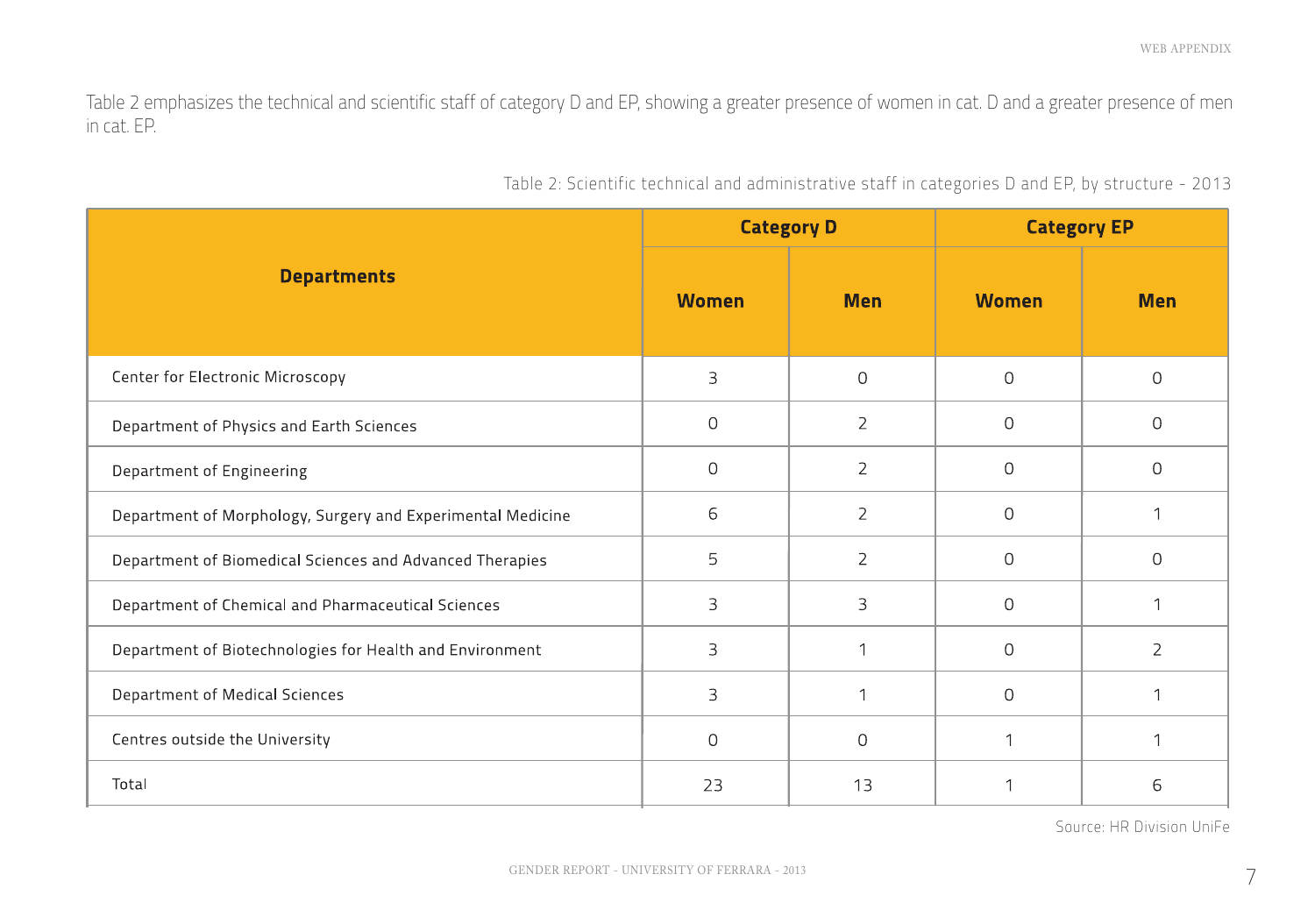#### Table 3: Technical and administrative staff by educational qualification and gender - 2013

|                                                                                            | <b>Women</b> | <b>Men</b> |
|--------------------------------------------------------------------------------------------|--------------|------------|
| Compulsory education                                                                       | 47           | 18         |
| High School                                                                                | 123          | 68         |
| <b>Bachelor Degree</b><br>(including 1st level University Masters and University Diplomas) | 26           | 16         |
| Master's Degree (including old system degrees and MSc)                                     | 113          | 47         |
| Post-graduate<br>(including PhD, graduate studies and 2nd level University Masters)        | 42           | 14         |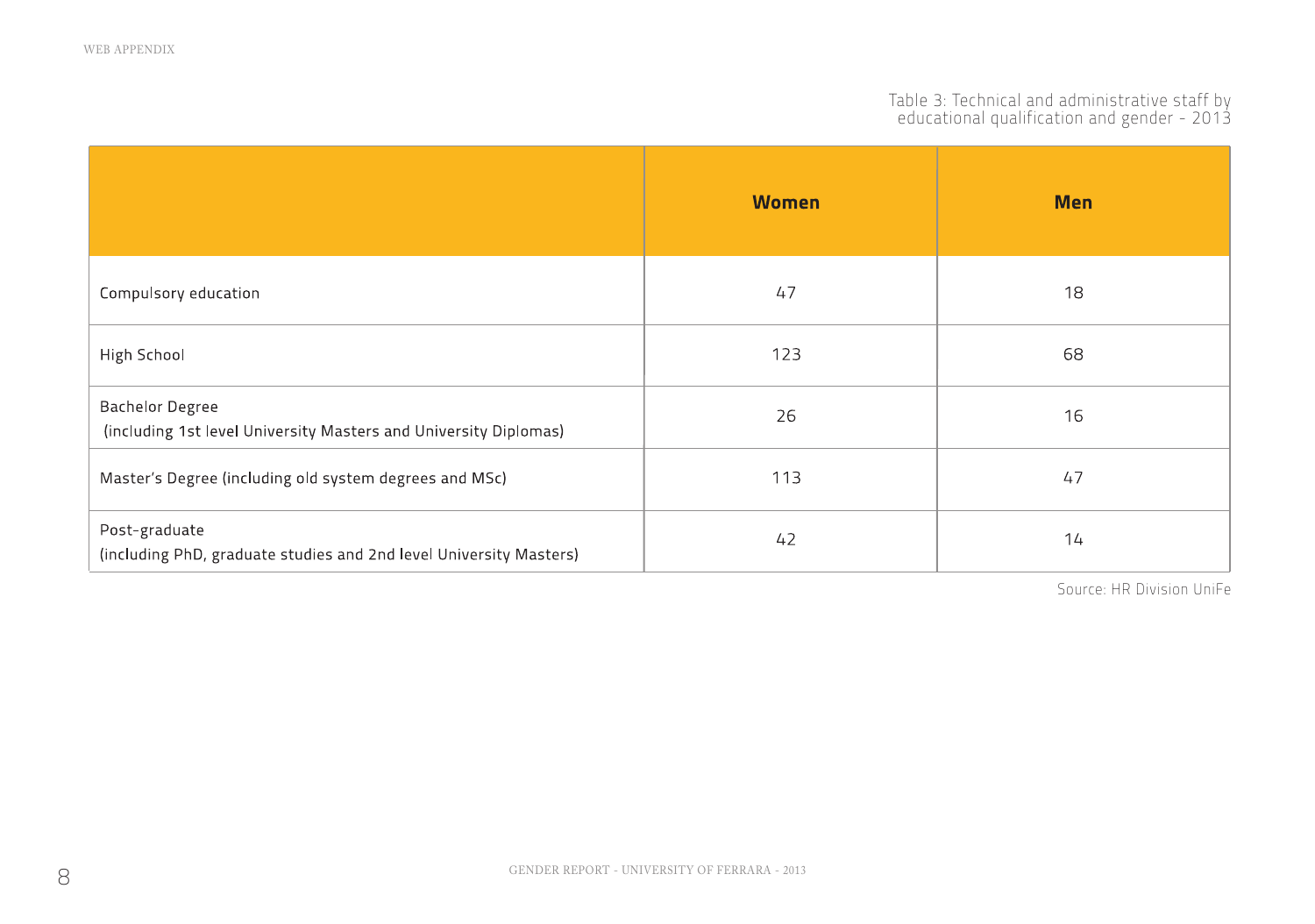## *4 - Academic staff*

For a better comparison between UniFe and the Italian average as regards the subdivision by gender of the researchers, it is possible to assess the trend between 2008 and 2012 concerning the proportion of women and men.

The analysis reveals that the proportion of women and men in the two cases is almost identical, with a slight increase with respect to the presence of women: in 2008 and 2009 female researchers were respectively 37% and 38% of the total in the University and in the Italian average, while in 2010 this increased by one percentage point only relatively to the national average, remaining unchanged in UniFe until the following year. In 2011, both the University and the national average saw a presence of females among the researchers amounting to 39%, which increased to 40% in 2012 only with reference to Italy as a whole.

|       | 2008         |       | 2009         |       | 2010      |        | 2011   |        | 2012             |        |                    |
|-------|--------------|-------|--------------|-------|-----------|--------|--------|--------|------------------|--------|--------------------|
|       | <b>Women</b> | Men   | <b>Women</b> | Men   | ā<br>Wome | Men    | Women  | Men    | မူ<br><b>Wom</b> | Men    | Anx. 1.1<br>pag.45 |
| UNIFE | 348          | 591   | 343          | 567   | 344       | 573    | 351    | 559    | 365              | 580    |                    |
| IT    | 27 507       | 47433 | 29 170       | 47915 | 29 369    | 46 321 | 29 268 | 45 481 | 30 591           | 46 063 |                    |

Source: \*HR Division UniFe; \*\*Statistics Office of the MIUR

Table 1: Number of researchers by gender - 2008/2012

#### Table 2: Full time and fixed time academic staff by gender - 2013

|                    |                | $\sim$     |
|--------------------|----------------|------------|
|                    | 2013           |            |
|                    | <b>Women</b>   | <b>Men</b> |
| Full time grade A  | 24             | 118        |
| Fixed time grade A | 0              | 12         |
| Full time grade B  | 56             | 113        |
| Fixed time grade B | $\overline{2}$ | 15         |
| Full time grade C  | 115            | 152        |
| Fixed time grade C | 4              | 15         |
|                    |                |            |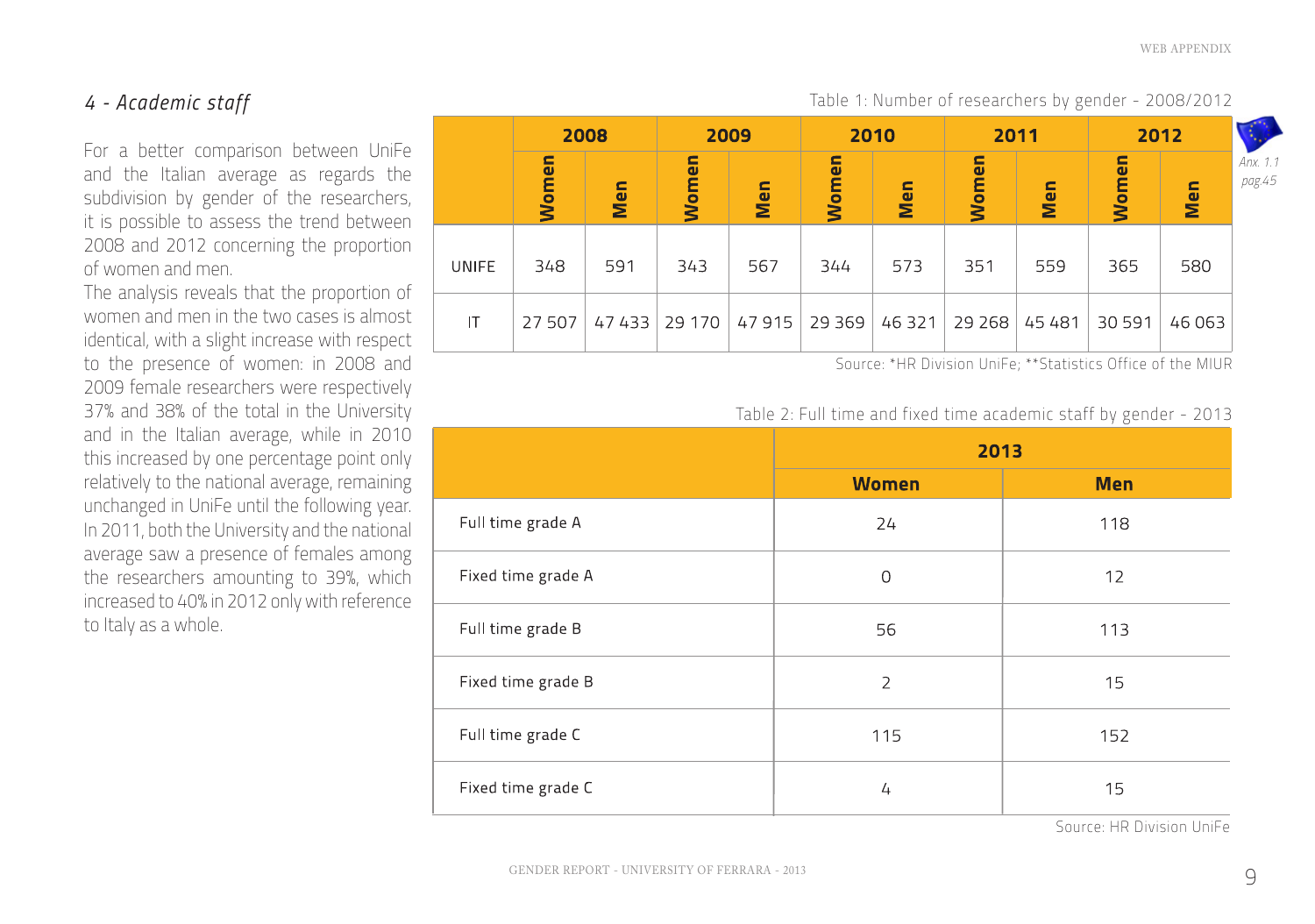Figure 1 highlights the difficulty of the University in bridging the gender gap at the top of the academic career. In fact, if in 2005 the gap was 2.6 percentage points, in 2013 it was 5.4 percentage points, dramatically increasing.



Figure 2: Distribution of senior academic staff (grade A) across



Figure 2 shows the distribution of the professors by sector and gender, showing the prevalence of male Grade A especially in the fields of Engineering and technology and Medical sciences.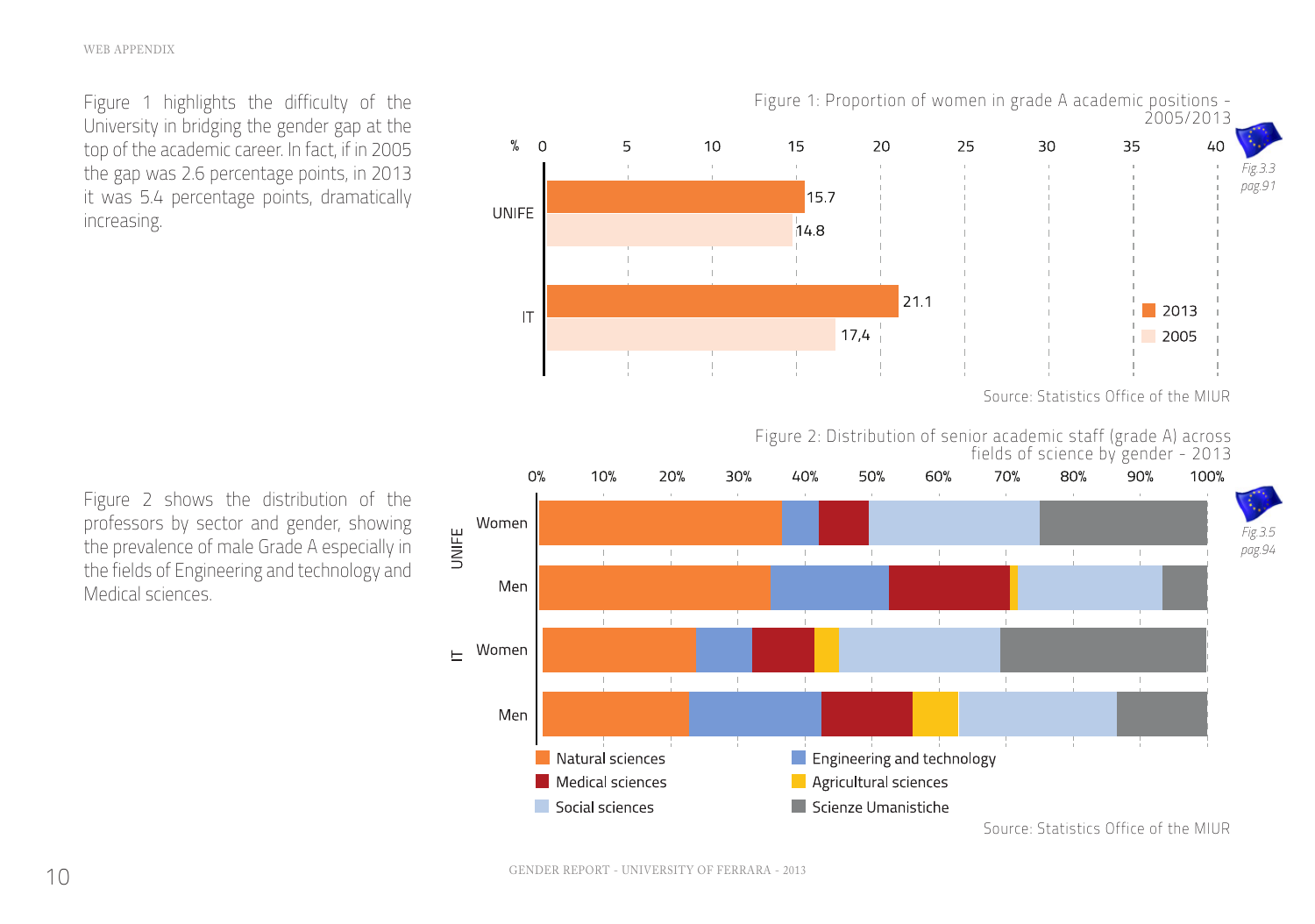Figure 3, if compared with the previous one, emphasizes that the Italian situation relating to distribution by scientific fields of grade A and grade B academic staff does not present significant changes. On the contrary, in UniFe, the proportion of female Grade B working in the field of Natural Sciences is higher than the one of female Grade A.

Figure 4 confirms this trend. Not only: as can be seen from the graph, the proportion of grade C in the scientific fields of Medical Sciences is greater than the corresponding share of grade B academic staff in this field, while confirming, both at the University and at national level, albeit more pronounced at the University, a downward trend in the proportion of women in the field of Humanities.

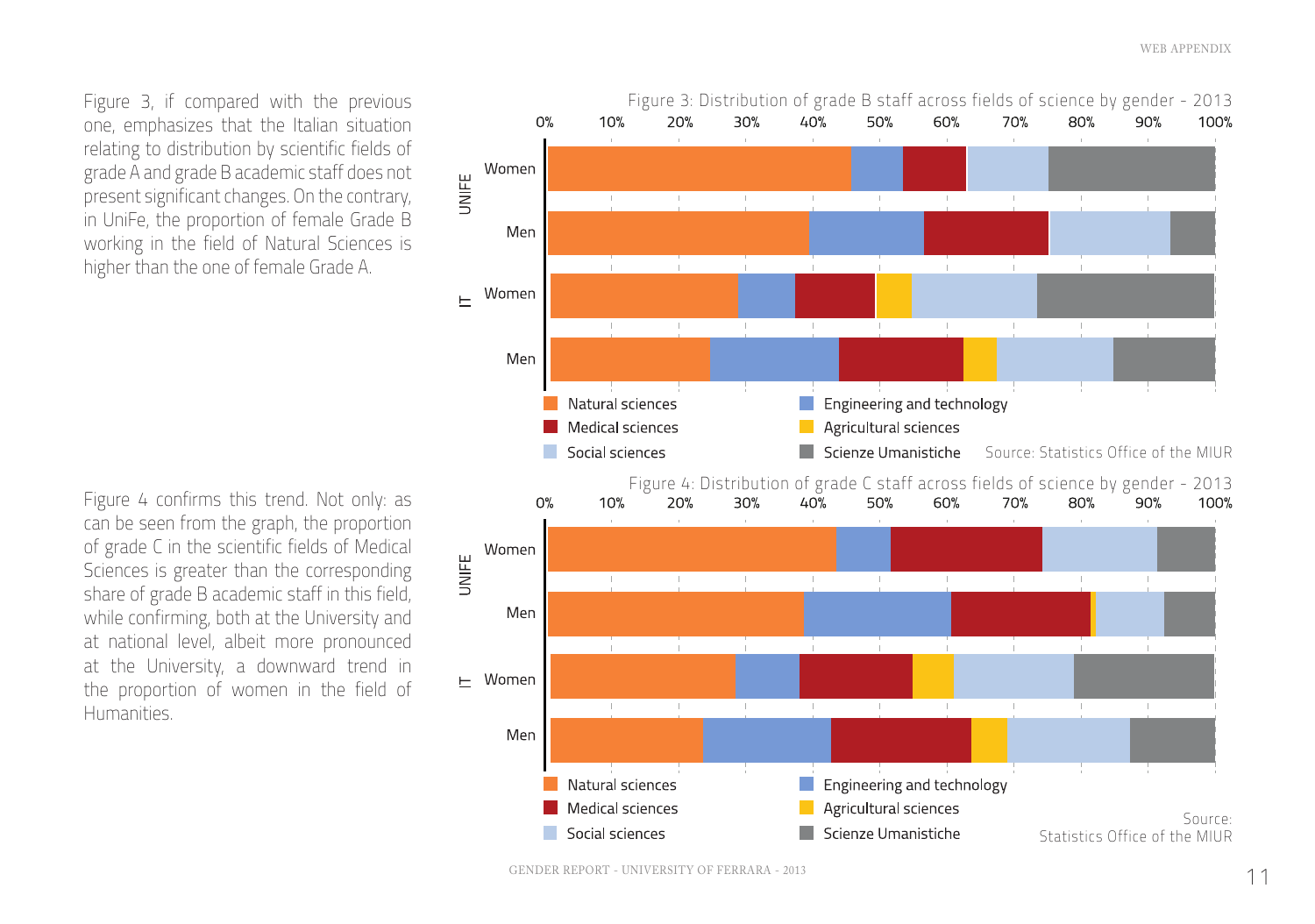As regards the distribution by sector of grade D academic staff, it is clear that both in UniFe and in Italy there emerges an increasing female (but also male) presence in the fields of Medical Science and Engineering and technology .



Table 3: Proportion of female grade A staff by age group - 2013

|              | $35$       | $35 - 44$ | $45 - 54$ | $55+$ | <b>Total</b> | Tab.3.3<br>pag.97 |
|--------------|------------|-----------|-----------|-------|--------------|-------------------|
| <b>UNIFE</b> | No Grade A | 20        | 18        | 15    | 16           |                   |
| IT           | under 35*  | 19        | 20        | 22    | 21           |                   |

in the highest positions of academic career could result from a generational effect, which reflects among a situation of minority of female students when the current female professors were undergraduates themselves.

The under-representation of the women

Based on this premise, one would expect a higher proportion of women as the age group considered decreases. This hypothesis is not confirmed, however, in Table 3, where the national average is considered, and there is slight evidence in the case of UniFe.

\*No Grade A under 35 years.

Source: Statistics Office of the MIUR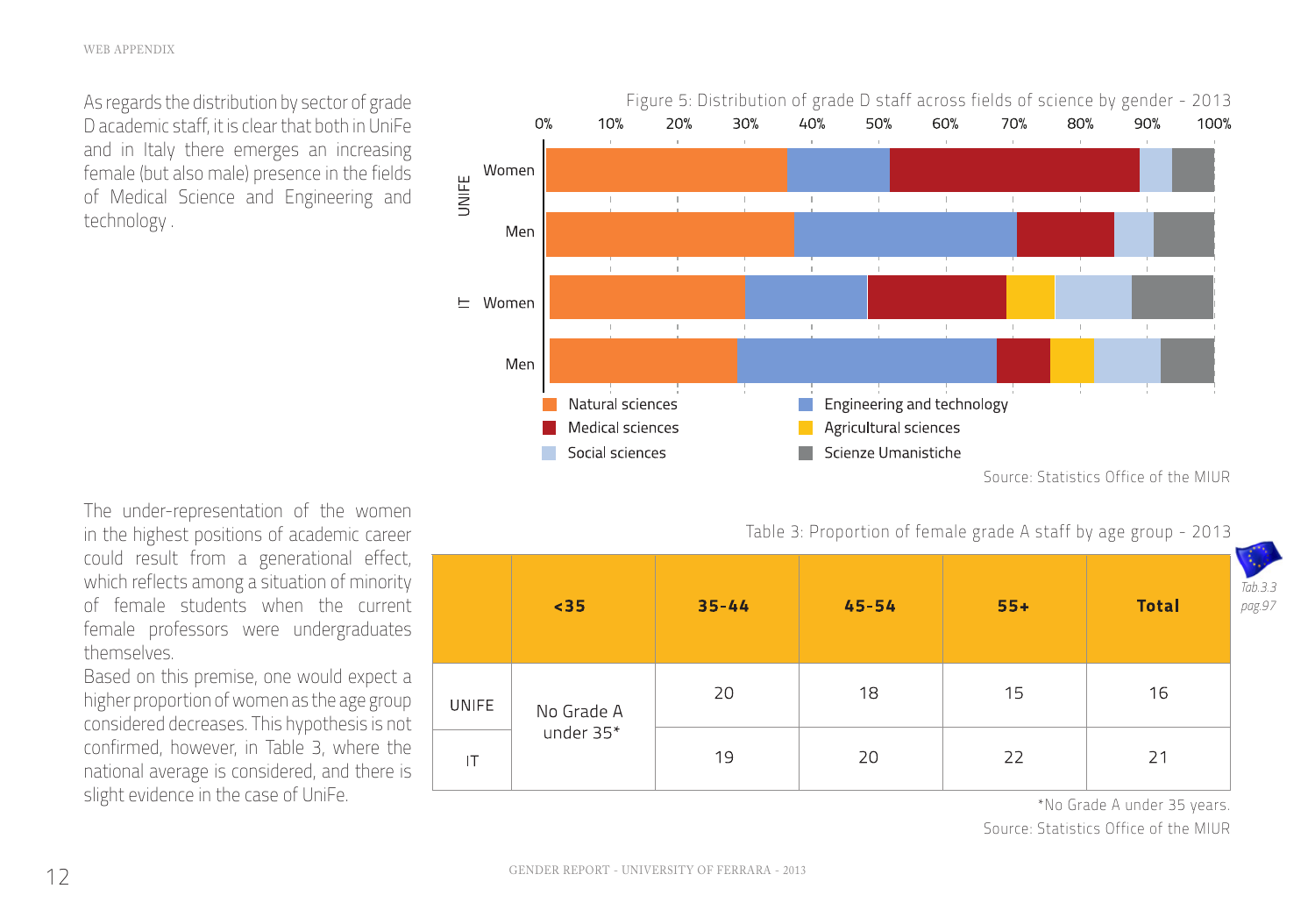Table 4 shows how in UNIFE there is a substantial delay in accessing to the female grade B position compared to what happens on average in Italy.

|              | $35$                         | $35 - 44$      | $45 - 54$ | $55+$ | <b>Total</b> |
|--------------|------------------------------|----------------|-----------|-------|--------------|
| <b>UNIFE</b> | No Grade B<br>under 35 years | $\overline{7}$ | 29        | 38    | 16           |
| IT           | 25                           | 24             | 36        | 34    | 21           |

Table 4: Proportion of female grade B staff by age group - 2013

Source: Statistics Office of the MIUR

Table 5: Proportion of female grade C staff by age group - 2013

|                        | $35$        | $35 - 44$ | $45 - 54$ | $55+$ | <b>Total</b> |
|------------------------|-------------|-----------|-----------|-------|--------------|
| <b>UNIFE</b>           | $*_{\rm O}$ | 44        | 40        | 47    | 42           |
| $\mathsf{I}\mathsf{T}$ | 41          | 45        | 47        | 44    | 45           |

\* The presence of grade C in the age group is limited to the male gender.

Source: Statistics Office of the MIUR

With regard to grade C, it is interesting to note that the ratio of women under the age of 35 is equal to zero, against a national average of 41%. This describes a situation in which the access to permanent academic positions at a young age is the prerogative of men.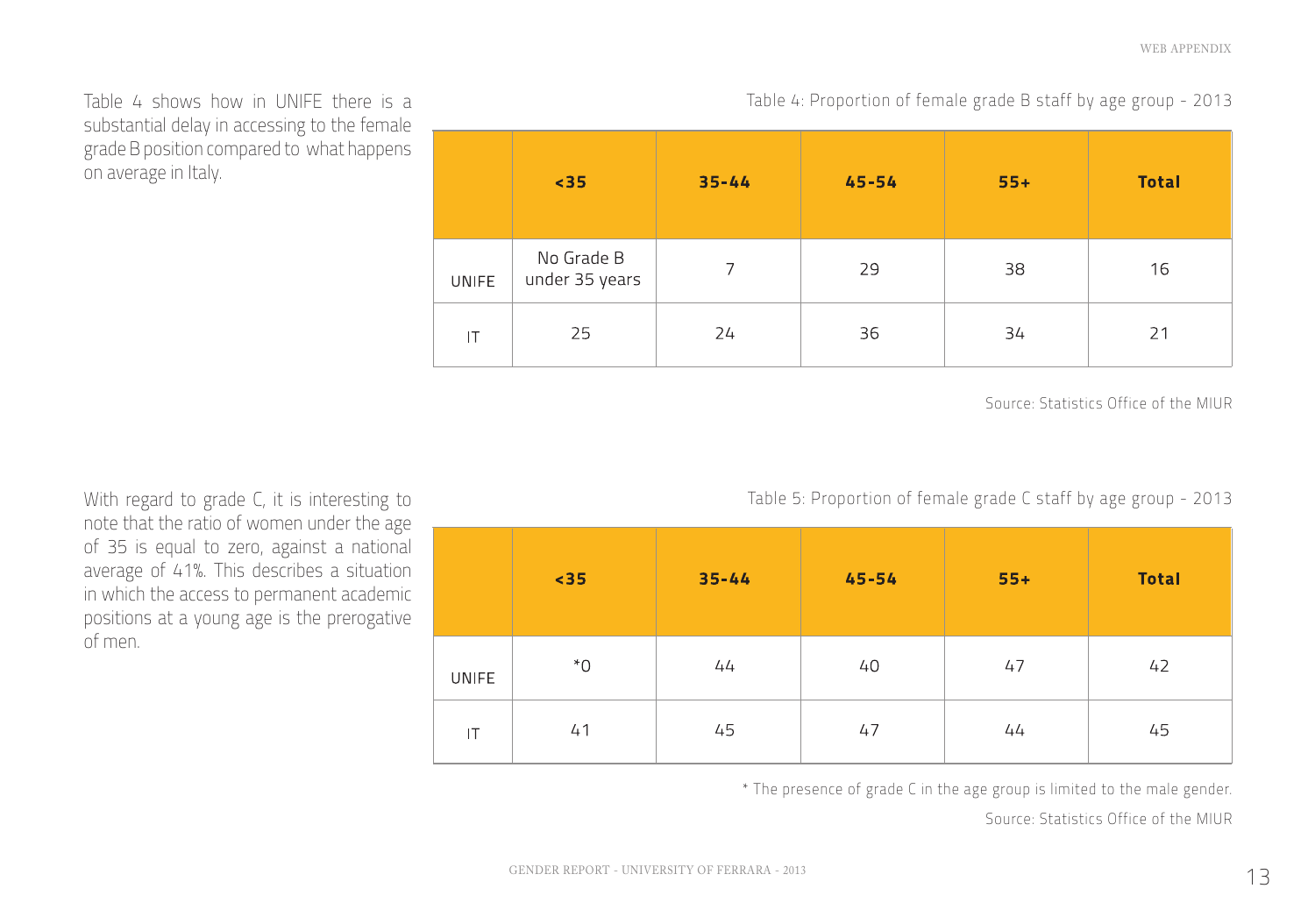Regarding grade D, Unife has a substantial preponderance of females, except in the age groups between 45-54 and over 55, in which fellowship are not counted.

-U

Source: Statistics Office of the MIUR

Table 7: Number of academic staff by grade and gender - 2013

**Grade A Grade B Grade C Grade D** *Anx.3.1 pag.107* **Women Women Men Women Men Women Men Men** UNIFE 24 129 59 127 119 167 143 112 2935 10955 5532 10 278 11777 14 17 1 8 1 8 3 8097  $\mathsf{I}\mathsf{T}$ 

Source: Statistics Office of the MIUR

Table 7 shows the number of presences by gender of UniFe academic staff and of the national total.

|              | $35$ | $35 - 44$ | $45 - 54$ | $55+$                       | <b>Total</b> |
|--------------|------|-----------|-----------|-----------------------------|--------------|
| <b>INIFE</b> | 52   | 65        | 46        | No Grade D<br>over 55 years | 56           |
| IT           | 49   | 52        | 55        | 43                          | 50           |

#### Table 6: Proportion of female grade D staff by age group - 2013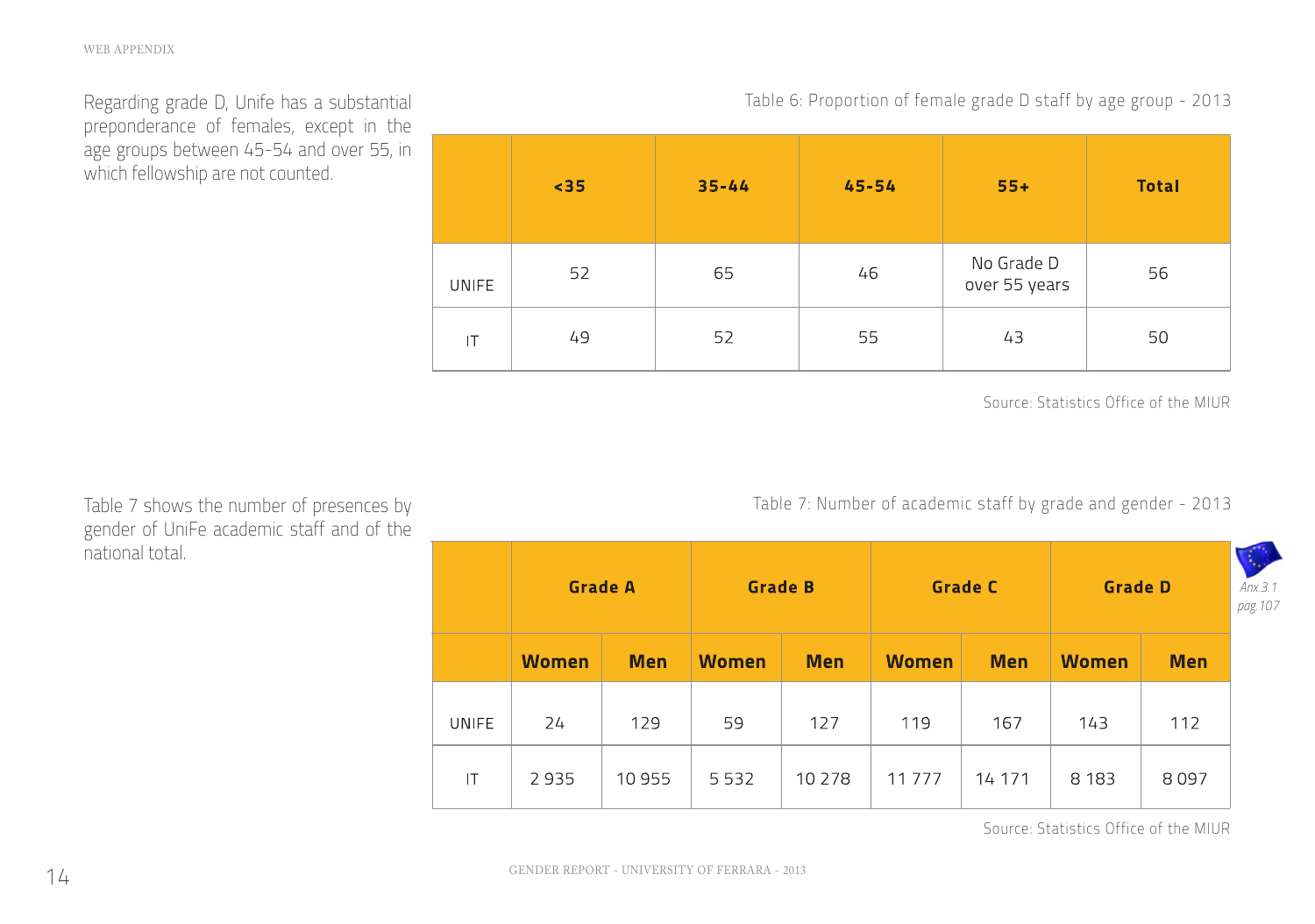Table 8: Number of senior academic staff (Grade A) by field of science and gender - 2013

|       | <b>Natural</b><br>sciences |            | <b>Engineering</b><br>and technology |            | <b>Medical</b><br>sciences |            | <b>Agricultural</b><br>sciences |            | <b>Social</b><br>sciences |            | <b>Humanities</b> |            | Anx.3.2<br>pag. 108 |
|-------|----------------------------|------------|--------------------------------------|------------|----------------------------|------------|---------------------------------|------------|---------------------------|------------|-------------------|------------|---------------------|
|       | <b>Women</b>               | <b>Men</b> | <b>Women</b>                         | <b>Men</b> | <b>Women</b>               | <b>Men</b> | <b>Women</b>                    | <b>Men</b> | <b>Women</b>              | <b>Men</b> | <b>Women</b>      | <b>Men</b> |                     |
| UNIFE | 9                          | 45         |                                      | 23         |                            | 23         | 0                               |            | 6                         | 29         | 6                 | 8          |                     |
|       | 694                        | 2514       | 237                                  | 2045       | 657                        | 261        | 112                             | 607        | 709                       | 2604       | 922               | 528        |                     |

Source: Statistics Office of the MIUR

Tables 8 and 9 show the total by gender of grade A academic staff according to scientific fields and age groups.

Table 9: Number of senior academic staff (Grade A) by age group and gender - 2013

|       | $35$           |             | $35 - 44$    |            |                | $45 - 54$  | $55+$        | Anx.3.3<br>pag. 109 |  |
|-------|----------------|-------------|--------------|------------|----------------|------------|--------------|---------------------|--|
|       | <b>Women</b>   | <b>Men</b>  | <b>Women</b> | <b>Men</b> | <b>Women</b>   | <b>Men</b> | <b>Women</b> | <b>Men</b>          |  |
| UNIFE | 0              | $\circ$     | $\mathbf{1}$ | 4          | $\overline{7}$ | 32         | 16           | 93                  |  |
| IT    | $\overline{O}$ | $\mathbf 0$ | 54           | 226        | 671            | 2689       | 2 2 1 0      | 8040                |  |

Source: Statistics Office of the MIUR